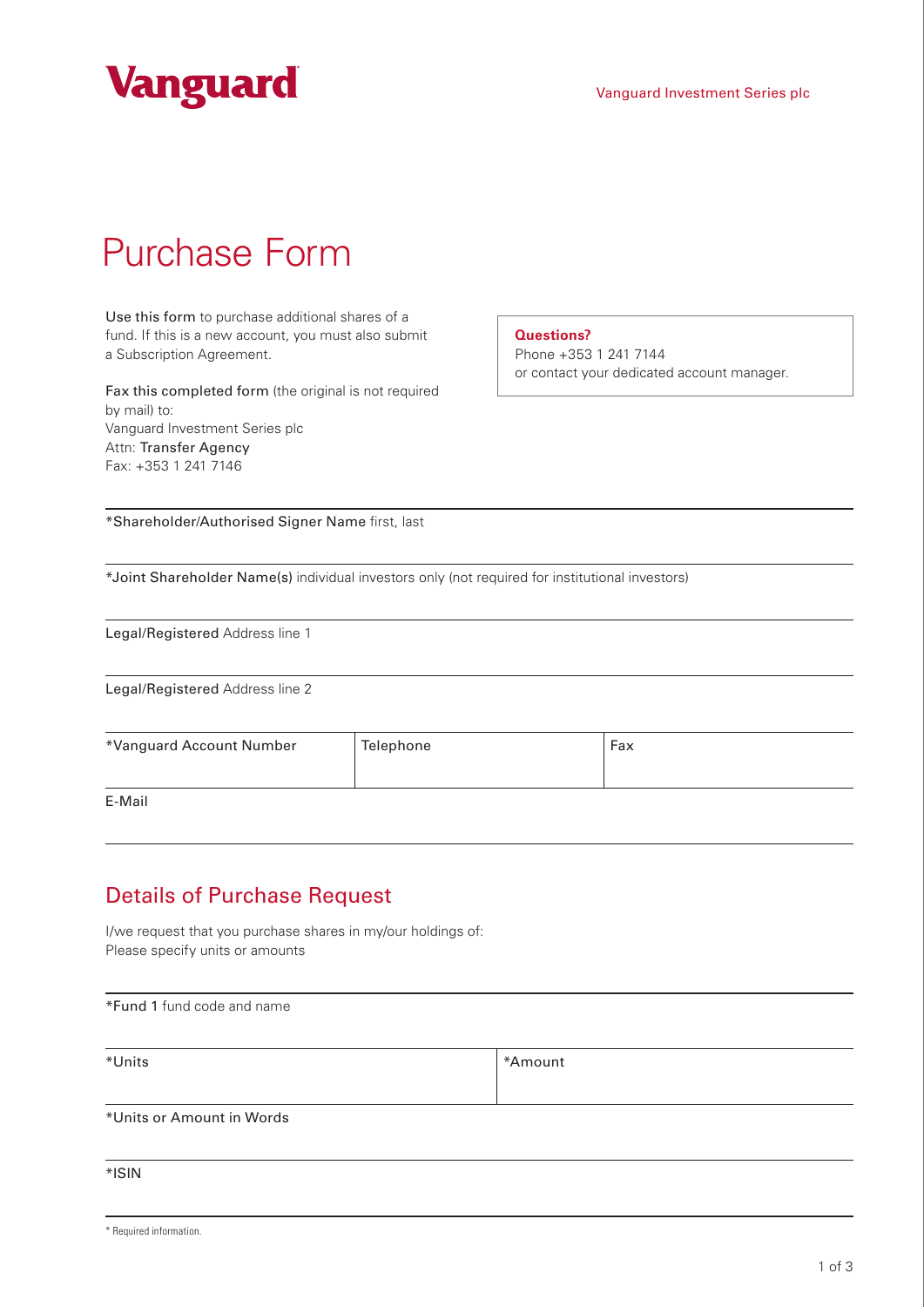| Fund 2 fund code and name |        |  |
|---------------------------|--------|--|
| Units                     | Amount |  |
| Units or Amount in Words  |        |  |
| <b>ISIN</b>               |        |  |
| Fund 3 fund code and name |        |  |
| Units                     | Amount |  |
| Units or Amount in Words  |        |  |
| <b>ISIN</b>               |        |  |

# Timing

Please fax this form, including all authorised signatures, by the deadline for each fund in which you are purchasing shares. If this is a new account, you must also submit a Subscription Agreement by the deadlines indicated.

### Day T–1 (Day before Trade Date)

- Deadlines are on the business day immediately preceding the Trade Date for these funds:
	- By 16.00, Irish time, for purchases of Vanguard Emerging Markets Stock Index Fund, Vanguard Global Small-Cap Index Fund, Vanguard Japan Government Bond Index Fund, Vanguard Japan Stock Index Fund, Vanguard Pacific ex-Japan Stock Index Fund and Vanguard ESG Developed World All Cap Equity Index Fund.

### Day T (Trade Date)

• Deadlines are on the Trade Date for all other funds. For cutoff times, see the Fund List in Dealing and Wire Instructions: http://global.vanguard.com/international/global/dealingandwire.html

### Day T+2 (2 days after Trade Date)

- Transfer your subscription amount via wire on/before the second business day after Day T.
- Shares are purchased at Day T's net asset value.

### **Please note:**

- A penalty applies if the full subscription amount is not received on Day T+2.
- Your total investment amount is net of any bank charges (such as a wire or handling fee).
- The total subscription will be net of any bank fees that may be charged due to incorrect or missing wire instructions.
- All transactions are processed by wire. Please do NOT send cheques or cash.